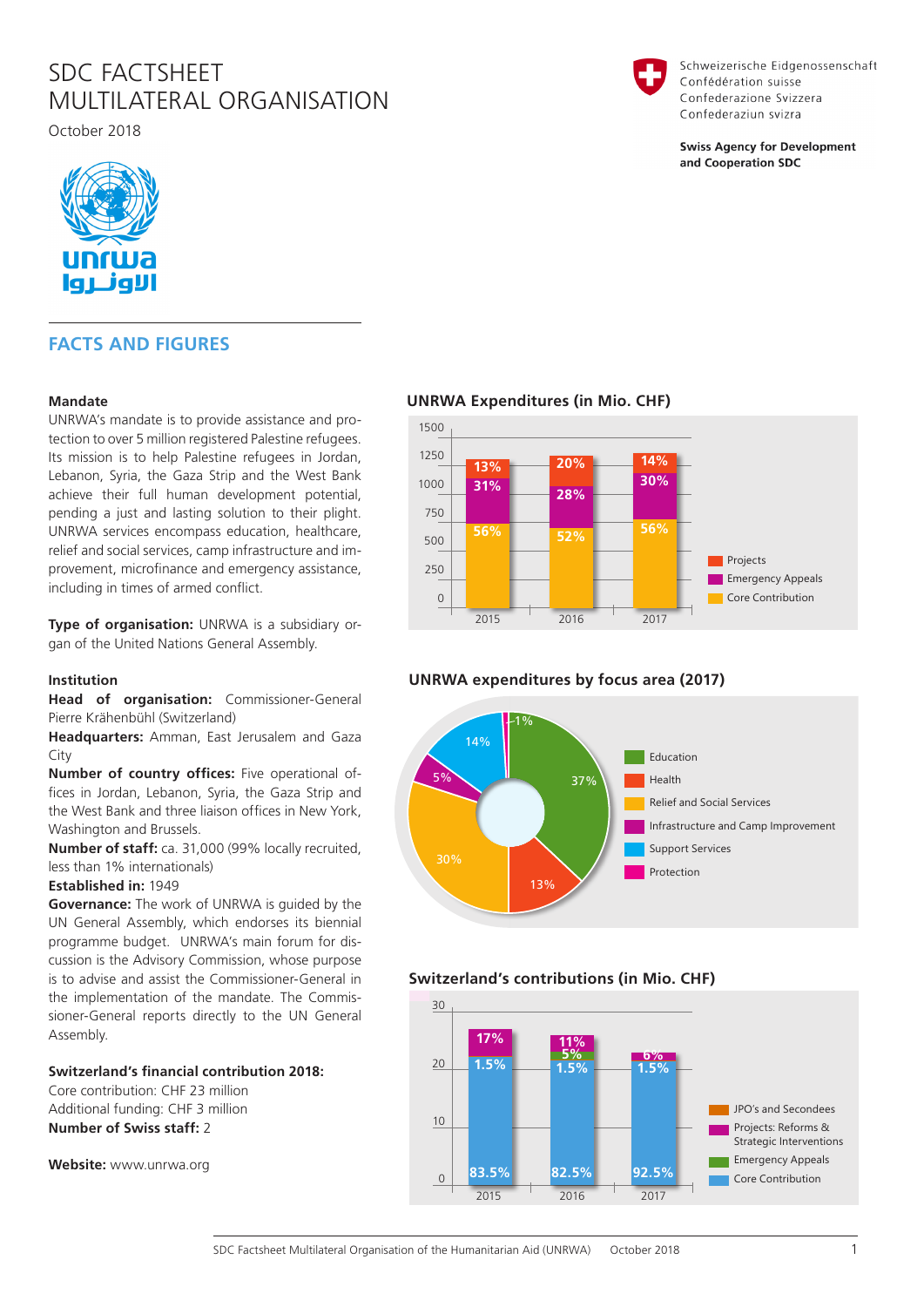

UNRWA © Screenshot of the promotion for the Health Talk Show, produced by the UN-RWA Communications with Communities (CwC) team, and broadcast on UNRWA TV and its associated YouTube channel

# **UNRWA - FOR PALESTINE REFUGEES**

### **Mandate**

UNRWA was **established** as a subsidiary organ of the United Nations General Assembly on 8 December 1949 and became operational on 1 May 1950. It is one of the largest United Nations programmes. Created as a temporary agency until a just and durable solution for Palestine refugees is achieved, its mandate has been repeatedly renewed, most recently until June 2020.

The **mandate** has evolved over time in response to developments in the region and the changing needs of the refugees<sup>1</sup>. UNRWA currently provides primary healthcare, basic education, relief and social services, infrastructure and camp improvement, microfinance, emergency assistance and protection of refugees' rights under international law. Services are delivered in accordance with the United Nations' humanitarian principles of humanity, neutrality, impartiality and operational independence.

UNRWA is unique in the UN system **with a quasigovernmental set-up and mode of service delivery**. Services are delivered directly, by operating a regional network of health centres, schools and distribution sites that are run by 31,000 staff from the refugee population. The vast majority (85%) of UN-RWA's expenditure is in salary to its teachers, healthcare providers and social workers. This ensures that a substantial part of any contribution to the Agency ends up as direct support to the Palestine refugee community.

In a region marred by conflict and political volatility, UNRWA is an effective contributor to stability. For more than 65 years, UNRWA has been able to maintain services, build refugees' resilience and achieve high standards of human development as measured by key indicators of literacy, gender parity as well as maternal and child health. The Agency's workforce and infrastructure have enabled it to be one of the most effective responders in rapid-onset crises, including the most recent ones in the Gaza Strip and Syria.

#### **Medium-term outcomes**

The outcomes of the UNRWA Medium-Term Strategy 2016-21 are:

- 1) Refugees' rights under international law are protected and promoted;
- 2) Refugees' health is protected and the disease burden is reduced;
- 3) School-aged children complete quality, equitable and inclusive basic education;
- 4) Refugee capabilities are strengthened for increased livelihood opportunities;
- 5) Refugees are able to meet their basic human needs of food, shelter and environmental health.

As articulated in UNRWA's reform process, the Agency is committed to strengthening its management practices to build an ambitious and diversified approach to fundraising, address key issues related to its financial sustainability and foster a culture of partnership with refugees and staff.

#### **Results**

- Primary medical **health services** are provided yearly to 3.6 million refugees through a network of 143 health centres. The health reform, with its focus on a Family Health Team approach and ehealth, generated improvements in terms of quality of care, cost effectiveness and high level of satisfaction among beneficiaries and staff.
- Over 500,000 students attend UNRWA's 700 schools and nine vocational training centres yearly. Significant progress was made in relation to students' performance, retention and drop-out rates as a result of the **education** reform. UNRWA schools have built a reputation for high academic achievements including in highly volatile contexts ('Education in Emergencies'), while achieving ground-breaking gender parity rates.

<sup>1</sup> Palestine refugees are defined as persons whose place of residence was Palestine between 1 June 1946 and 15 May 1948, and who lost both their homes and means of livelihood as a result of the 1948 Arab-Israeli conflict. When the Agency began its operations, it was responding to the needs of about 750,000 Palestine refugees. Today, 5.3 million persons are eligible for UNRWA services.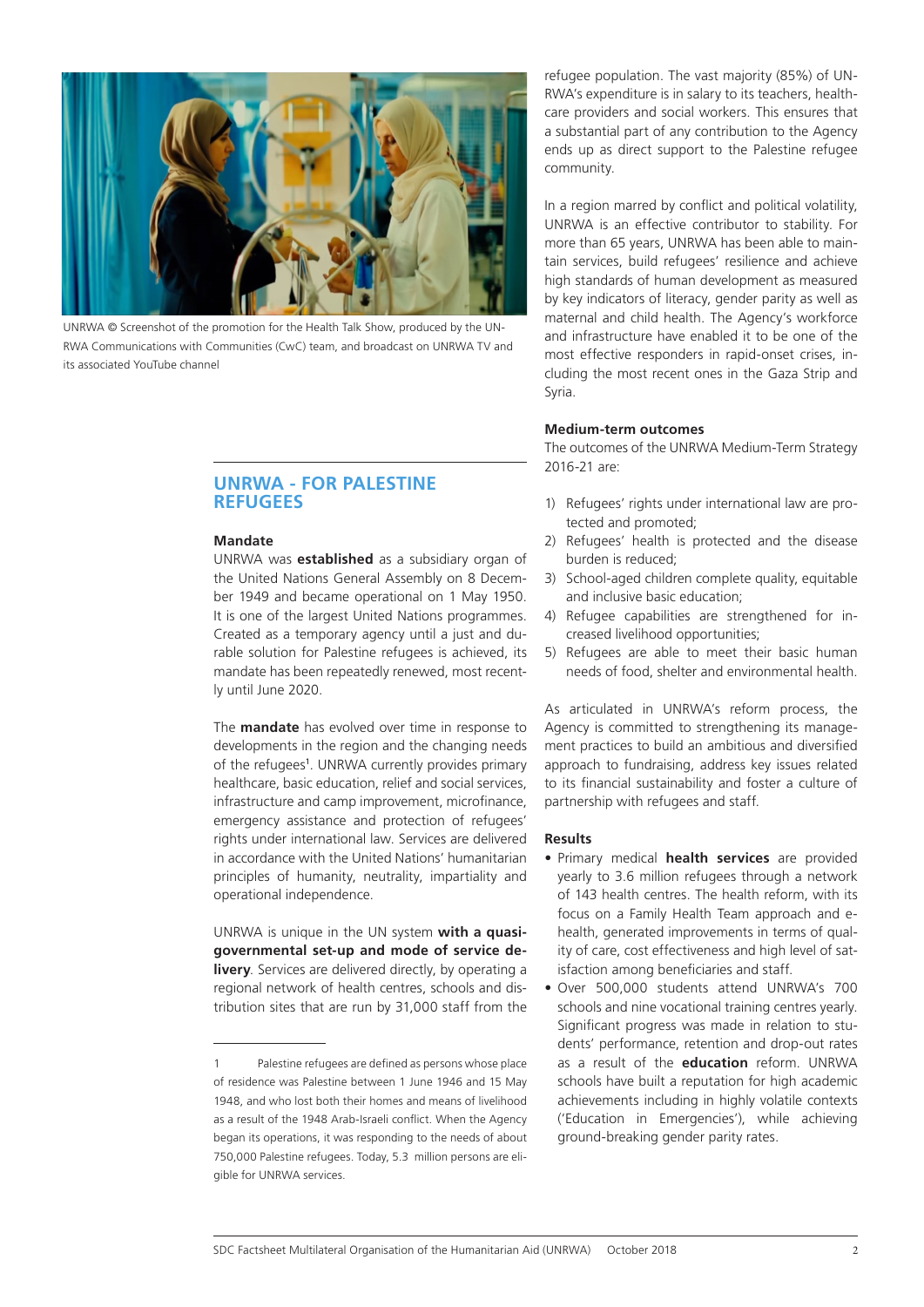- 300,000 refugees are regularly supported with a **social safety net** comprising food assistance – through electronic cash transfers and in-kind delivery – skills training and rehabilitation services. The Agency has improved its capacity to target beneficiaries and address poverty by bringing crosscutting themes together. This holistic approach enables UNRWA to rapidly expand its assistance during conflicts – over one million persons were assisted during the conflicts in Syria and the Gaza Strip.
- UNRWA promotes **respect for Palestine refugees' rights** through advocacy and monitoring and through reporting of violations of humanitarian and human rights law. It also addresses cases of violence, abuse, neglect and exploitation of vulnerable groups. Critical steps were taken to prevent gender-based violence with the establishment of a referral system. UNRWA also developed its capacity to implement **protection**-tailored programmes such as cash-for-work for communities threatened by land confiscation.
- UNRWA has ensured continuity in service delivery and it has generally maintained its ability to implement far-reaching reforms despite the challenges associated with the deterioration of its operational environment and the Agency's chronic financial instability.

# **SWITZERLAND**

UNRWA is one of Switzerland's key multilateral partners in the Middle East. Switzerland recognises that UNRWA is making an important contribution towards stability and peace in the region. Despite the increasingly complex political environment in which UNRWA operates, it is committed and determined to meet its neutrality obligations.

The World Humanitarian Summit in 2016 highlighted one of UNRWA's greatest strengths, which is to deliver both short-term emergency services and longerterm human development programmes. Moreover, UNRWA is internationally recognised for its innovative Education in Emergencies programme whereby it ensures the continuity of quality education even in the most difficult circumstances, for instance in Syria.

Switzerland has financially supported UNRWA since its establishment, and both have enjoyed a longstanding, trust-based partnership. The Swiss support to the Agency is widely recognised as being strategic – in particular for its active role in UNRWA's governance and its strong support for catalytic initiatives. In addition to its contribution to the programme budget, Switzerland funds reforms and strategic initiatives in support of the implementation of UNRWA's Medium-Term Strategy. It also contributes with secondments from the Swiss Humanitarian Aid Unit, JPOs and with funding for emergency appeals.

### **Switzerland's strategic priorities:**

- **The Agency's protection response** is strengthened, with a focus on vulnerable Palestine refugees and the community in which they live;
- **UNRWA's financial stability** is strengthened by securing adequate and predictable resources and by implementing measures to maximise the use of available resources. Switzerland is supporting UNRWA to establish new partnerships and expects to see a World Bank Trust Fund take formal shape. The Trust Fund offers prospects for sustained funding and a potential to transform the current way of working;
- The **reform process** continues and it is supported by the Agency's stakeholders, i.e. beneficiaries, staff, host countries and donors. As a long-term donor, Switzerland will maintain its active role in the UNRWA reform process, and, with other partners, actively contribute to the discussion on the future of the organization.

#### **Swiss role in UNRWA governance**

Since its accession to the UNRWA Advisory Commission in 2005, Switzerland has assumed an important role, contributing to shaping the Agency's strategic decisions through policy support and facilitation work. This proved instrumental in the development of the Medium-Term Strategy 2016-21 and in ensuring strong support for the reform process. The Advisory Commission meets twice a year and comprises the host countries and the main donors of the Agency (27 members and 3 observers). Switzerland was appointed Chair of the Advisory Commission in July 2016 for a period of one year. During its chairmanship Switzerland led the most comprehensive consultation process to date on the topic of how to bring UNRWA onto a more sustainable financial footing. Over a period of one month, 54 Member States, intergovernmental bodies and international financial institution were consulted and the findings, which are the basis for UNRWA's resource mobilization strategy, summarized into a report by the UN Secretary General dated March 2017.

#### **Results of Swiss cooperation with UNRWA**

Switzerland has been one of UNRWA's main partners in the **reform process**. Its support has included major reforms such as in education and health, which have led to tangible improvements in terms of the quality of services delivered. Switzerland has also supported strategic interventions related to protection, staff relations and internal communication, all of which have enabled UNRWA to shape its responses to key challenges faced by the Agency. Switzerland has supported the UNRWA Resource Mobilisation Strategy towards consolidating existing partnerships and exploring new funding opportunities with the private sector and emerging donors, with a view to putting UNRWA on the path towards financial sustainability. Switzerland also supported the setting-up of a modern Enterprise Resource Planning System.